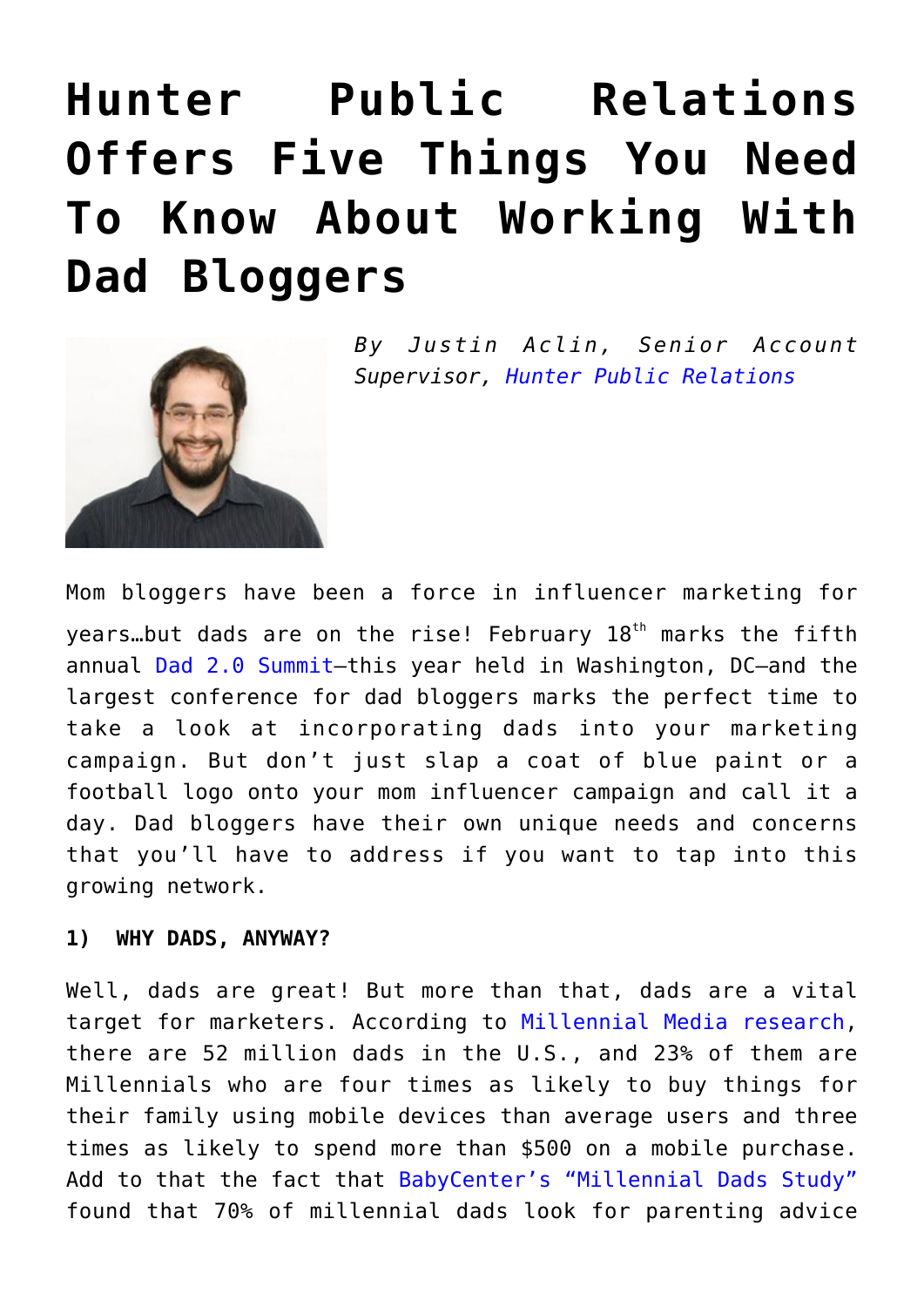online (including 20% turning to blogs), and the power of activating dad influencers becomes pretty apparent. Pun intended.

## **2) DADS AREN'T MOMS, SO GET CREATIVE!**

You may have your mom blogger strategy sewn up, but dads are a whole different ballgame. The most engaging dad blog campaigns allow them to showcase creativity—either their own or their kids'—or give them a platform to talk about something that matters to them and their families. When Hunter Public Relations activated with dad blog network [Life of Dad](https://www.lifeofdad.com/blog_post.php?pid=19335) for Hasbro's Star Wars Command toys, Hunter PR didn't just ask dads to do a review of the product, but instead asked them to unleash their creativity with their kids, leading to [epic](https://www.therockfather.com/news-and-reviews/toy-and-games/item/3045-commandtheforce-with-imagination-and-star-wars-command) [snow](https://www.ageekdaddy.com/2014/11/star-wars-command-battle-of-hoth.html) scenes and [tremendous battle](https://www.lunchboxdad.com/2014/12/star-wars-command-toys-brings-kids-and.html) photo shoots that united dads and kids in creative play.

#### **3) BE DAD-POSITIVE**

Dad 2.0 isn't just about dad bloggers connecting with brands. Since its inception, the summit has been trying to change the way marketers, and through them society, view and value dads as parents. And woe to brands that reinforce tired old stereotypes about dads as bungling buffoons who can't change a diaper, as Huggies found out in 2012. When their "Dad Test" ad campaign earned dad bloggers' ire, Huggies ended up [attending](https://www.adweek.com/news/advertising-branding/demise-doofus-dad-ads-141018) [Dad 2.0 and making significant changes to smooth things over.](https://www.adweek.com/news/advertising-branding/demise-doofus-dad-ads-141018) Make sure your campaign passes the smell test. (Pun also intended.)

#### **4) THINK OUTSIDE THE MAN CAVE**

You don't have to market power tools or beer to talk to dads. In fact, the gold standard for dad campaigns is for skincare and personal grooming—Dove Men+Care has been [Dad 2.0's](https://www.dad2summit.com/2016-sponsors/) [presenting sponsor](https://www.dad2summit.com/2016-sponsors/) [\(and chief producer of tear-jerking dad](https://digiday.com/brands/dove-dad-fathers-day/) [ads\)](https://digiday.com/brands/dove-dad-fathers-day/) for several years. Any brand that can resonate authentically with dads—if you can help make dad be the best